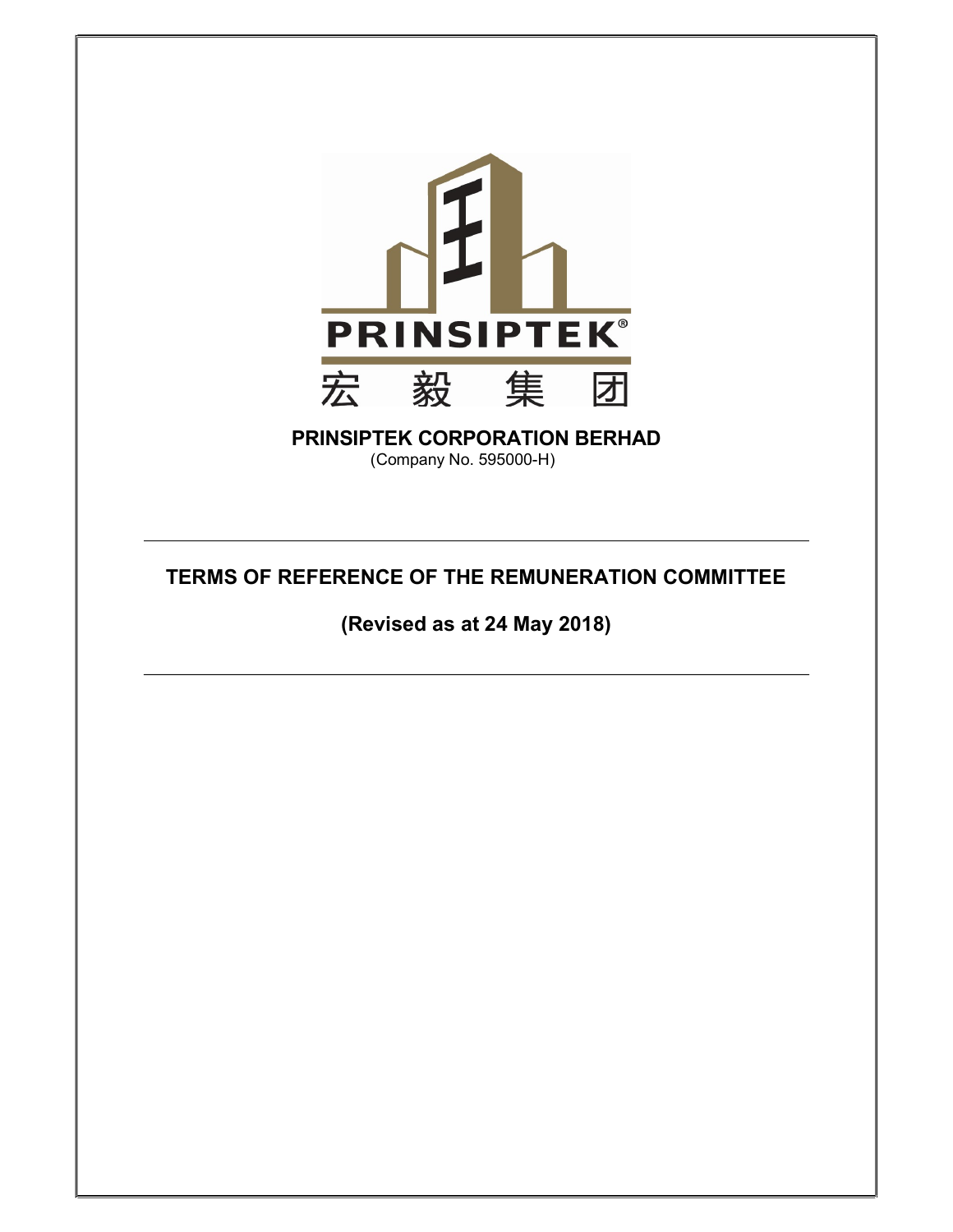### 1. OBJECTIVE OF THE COMMITTEE

- 1.1 The Remuneration Committee ("the Committee") of Prinsiptek Corporation Berhad ("PCB") is established to assist the Board in relation to following areas:
	- a) recommending to the Board, remuneration policy, remuneration framework and performance measures criteria of the Executive Directors and Senior Management so as to ensure that PCB Group attracts and retains the Directors and Senior Management of the appropriate calibre, experience and quality needed to run PCB Group successfully; and
	- b) to determine the remuneration packages of Non-Executive Directors which shall be a decision of the Board as a whole.

#### 2. COMPOSITION OF THE COMMITEE

- 2.1 The Committee shall comprise exclusively of Non-Executive Directors with a majority of them being Independent Directors.
- 2.2 The composition of the committee must not be less than three (3) Members. Where the Members for any reason are reduced to less than three (3), the Board shall within three (3) months of the event, appoint such number of new Members as may be required to make up the minimum number of three (3) Members.
- 2.3 All Members shall hold office only for so long as they serve as Directors of the Company.
- 2.4 The change of the Members of the Committee shall be decided by the Board from time to time.

#### 3. CHAIRMAN OF THE COMMITTEE

- 3.1 The Board shall elect a Chairman from amongst the Members.
- 3.2 At all meetings of the Committee, the Chairman of the Committee, if present, shall preside. In the absence of the Chairman of the Committee, the remaining members present shall elect one of their members as Chairman of the meeting.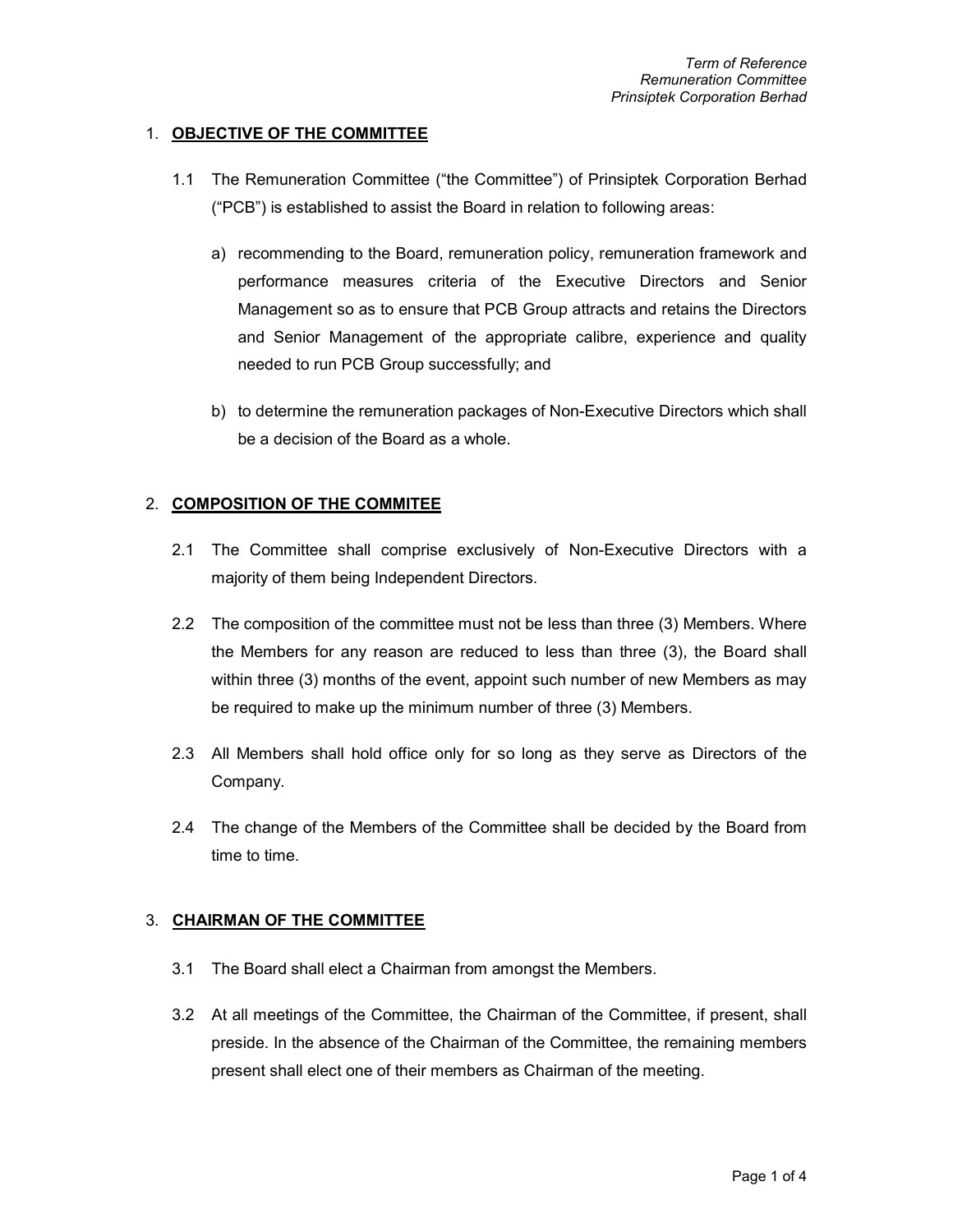#### 4. SECRETARY OF THE COMMITTEE

- 4.1 The Company Secretary and/or his or her representative shall be the Secretary of the Committee.
- 4.2 The Secretary shall draw up an agenda for each meeting, in consultation with the Chairman of the Committee. The Agenda shall be sent to all members of the Committee at least five (5) working days before each meeting together with the relevant papers.
- 4.3 The Secretary shall promptly prepare the written minutes of the meeting and distribute it to each member. The minutes of the Committee meeting shall be confirmed and signed by the Chairman of the meeting at the next meeting.
- 4.4 The minutes of each meeting shall be entered into the minutes book kept at the registered office of the Company under the custody of the Company Secretary. The minutes shall be available for inspection by members of the Board and other persons deemed appropriate by the Company Secretary.

#### 5. MEETINGS OF THE COMMITTEE

- 5.1 The Committee shall meet at least once a year or at such other times as the Chairman of the Committee deemed necessary.
- 5.2 The Chairman of the Committee, or the Secretary on the requisition of the Members, shall at any time summon a meeting of the Members by giving due notice together with an agenda of items to be discussed.
- 5.3 No business shall be transacted at any meeting of the committee unless a quorum is present. Two (2) Members of the Committee shall be constitute a quorum, of which at least one (1) shall be an Independent Non-Executive Director.
- 5.4 Any decision arising at the meeting shall be decided by a majority of votes, each Member having one vote and a determination by a majority of Member shall for all purposes be deemed a determination of the Members. In case of an equality of votes, the Chairman of the meeting shall have a second or casting vote.
- 5.5 All recommendations and findings of the Committee shall be submitted to the Board of Directors for approval.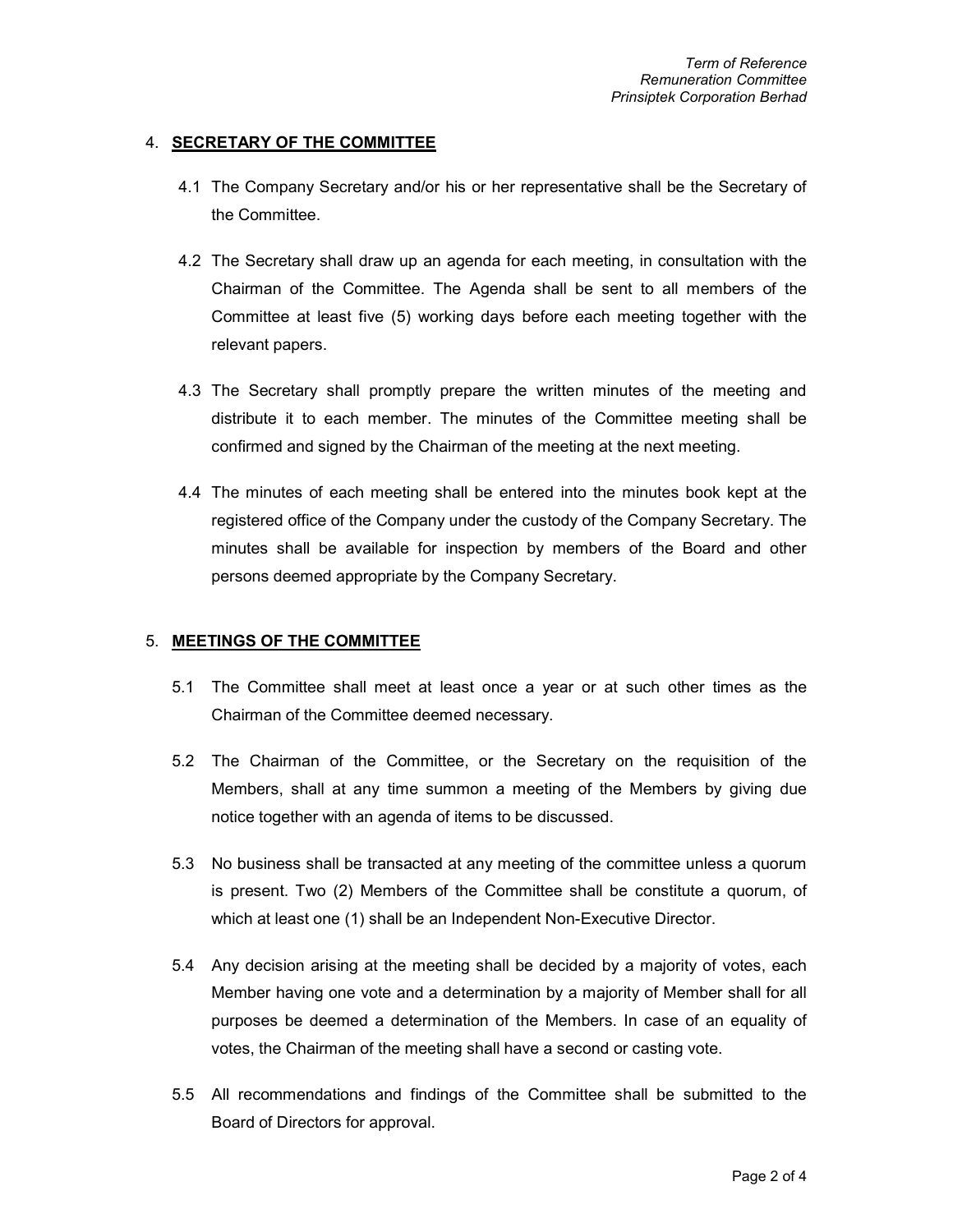5.6 The Managing Director and/or other appropriate officer may be invited where their presence is considered appropriate as determined by the Committee Chairman.

## 6. CIRCULAR RESOLUTION

A resolution in writing, signed by a majority of the Committee members being entitled to receive notice of a meeting of the Committee, shall be as valid and effectual as if it had been passed at a meeting of the Committee duly convened and held.

# 7. DUTIES AND RESPONSIBILITIES OF THE COMMITTEE

The following are the main duties and responsibilities of the Remuneration Committee collectively. These are not exhaustive and can be augmented if necessary by Board approval:

- 7.1 To review and recommend to the Board on the remuneration of Non-Executive Directors, particularly on whether the remuneration remains appropriate to each Director's contribution, taking into account the level of expertise, commitment and responsibilities undertaken.
- 7.2 To review and recommend to the Board the remuneration arrangements for the Non-Executive Directors, including but not limited to fees, allowances and benefitsin-kind.
- 7.3 To review and recommend to the Board on the individual remuneration package for Executive Director and Senior Management including, where appropriate, bonuses, incentive payments within the terms of the agreed remuneration policy and based on individual performance.
- 7.4 To review and recommend the remuneration arrangements for the Executive Director including but not limited to annual remuneration, service contracts and compensation payment.
- 7.5 To ensure that the remuneration package for Executive Director is commensurate with skills and responsibility expected of the director concerned and is sufficient to attract and retain Directors needed to run the Company successfully.